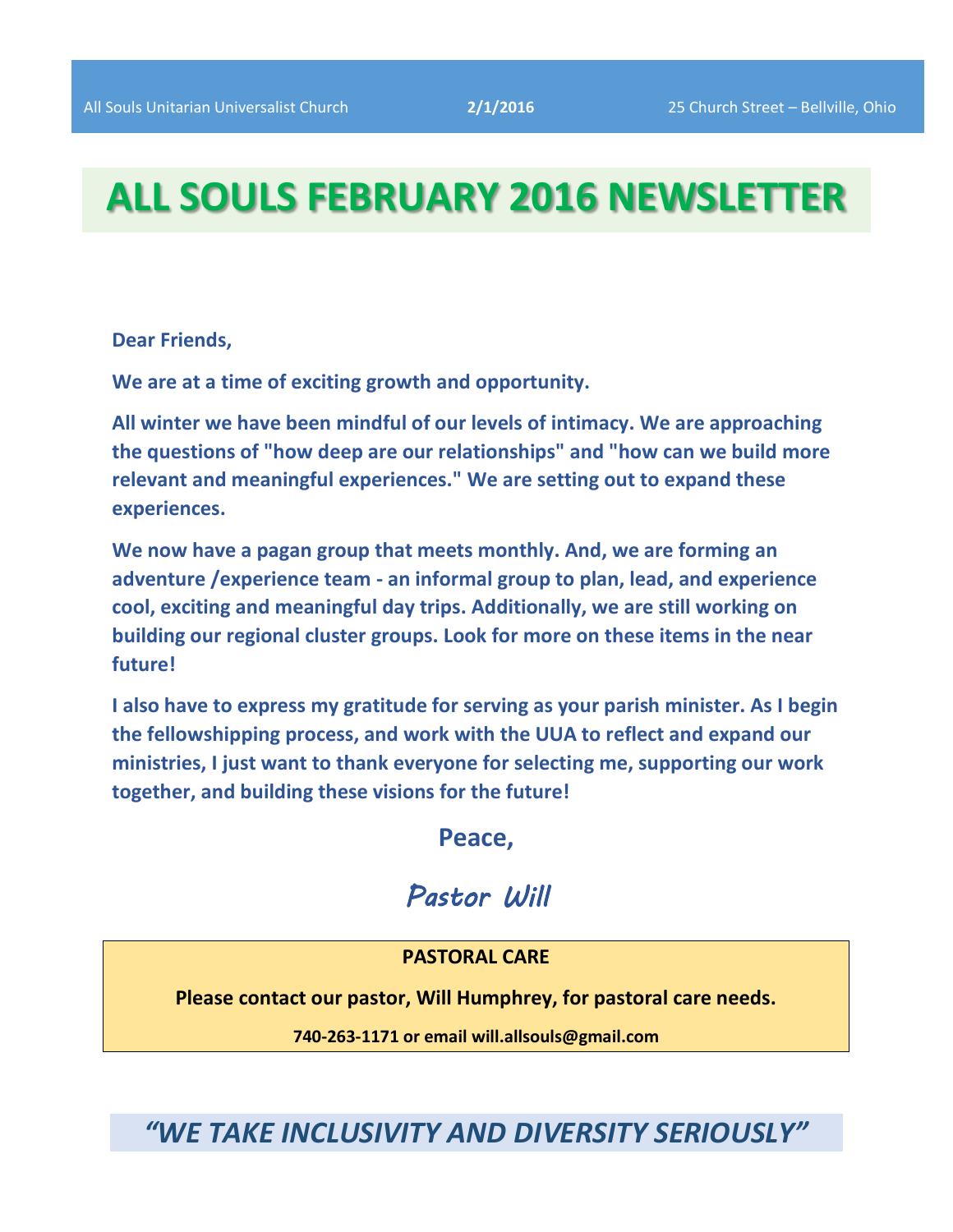# *MESSAGES FROM THE BOARD*

### **…from Glenn Myers, President**

# **AGAINST ALL ODDS**

# **(The Hard Way to Become a Unitarian Universalist)**

Lew Myers was secretly hoping for a grandson. He was 74, his health rapidly declining, but Lew wanted to survive long enough to see the one who would be his only grandchild.

It was February 1936, and in the midst of one of the most severe winters on record. Wood stoves heated Lew's old farmhouse and kerosene lamps and lanterns provided utility light for house and barn chores. Life was a challenge, but If he could just survive a few more days . . . .

But Lew was worried - the doctor suspected a difficult birth for his daughter-in-law, Vivian, and had advised against home delivery. The problem was it was 14 miles to the nearest hospital, and the first five miles consisted of country roads that had not seen a snowplow all winter.

The due date was approaching. In anticipation of the day, Lew's son, Virgil, and Vivian's father, Huston Williams, had been clearing the drifting country roads with scoop shovels all the way to the state highway every day. Each night the roads would drift over again. It became a marathon for the two men.

Lew was getting weaker and more anxious every day. One night he shuffled his way to the bedroom of the expecting parents, peeked in and observed both of them sleeping soundly. Well, maybe tomorrow would be the day. Lewis Martin Myers eased back into his bed, where he died in his sleep early that morning.

Virgil and Huston continued their shoveling to prepare for a new life that would partially replace the one that couldn't quite wait. Labor started February 18. Fortunately, it had not snowed the night before, and the country roads were still reasonably clear, but slippery. Virgil and Vivian started for the hospital with the extra assurance of tire chains on the drive wheels and a scoop shovel in the back of the 1929 Chevy.

A covey of Catholic nurses swarmed around Vivian to prepare for a breech delivery. After 22 hours of intense, life-threatening labor, a live baby was delivered - butt first. It was a boy. They named him Glenn Martin Myers.

I've been leading with my behind ever since.

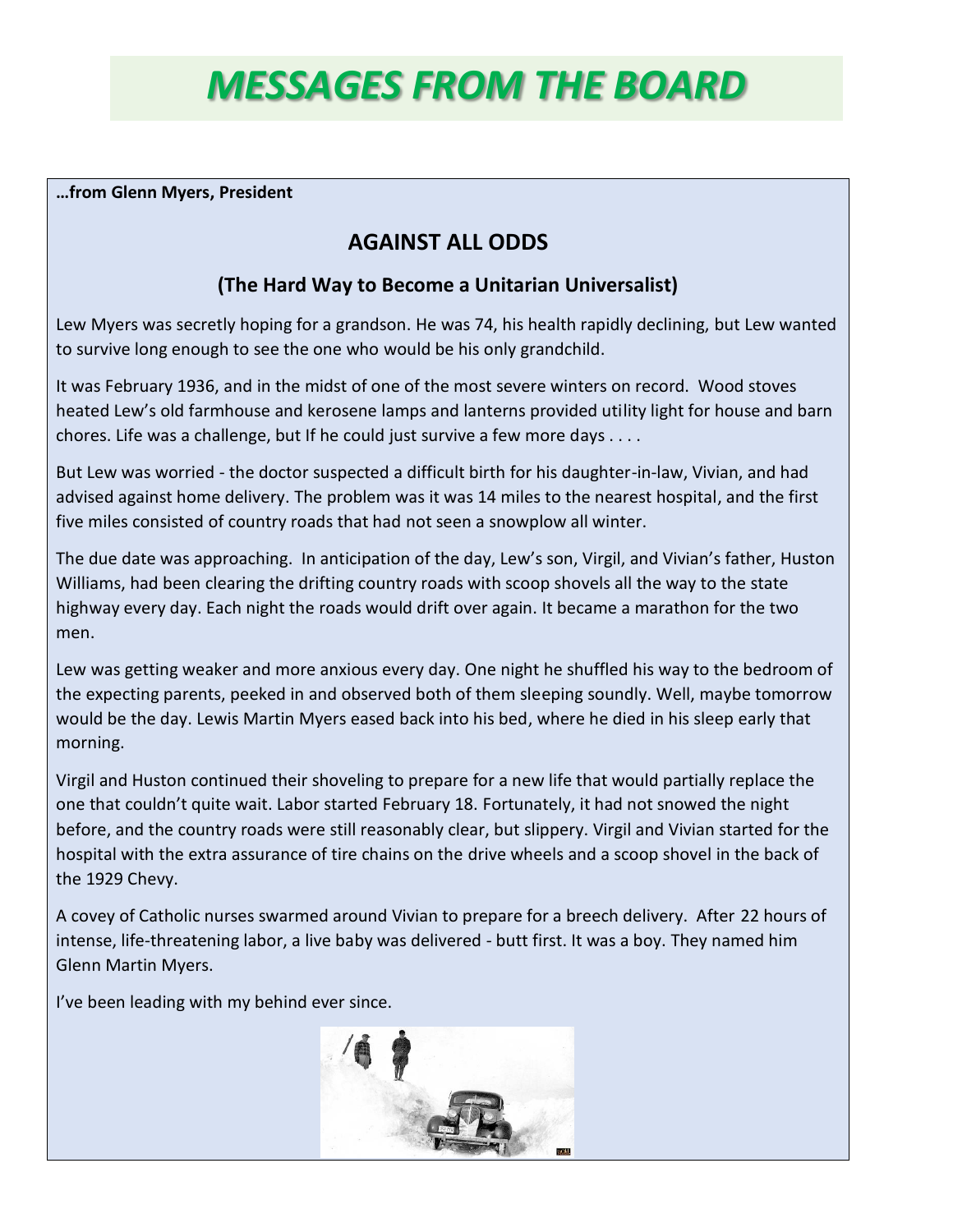| <b>DEC. TREASURER'S REPORT</b>       | <b>Average</b><br><b>Attendance: 55</b> |           |
|--------------------------------------|-----------------------------------------|-----------|
|                                      | <b>DECEMBER</b>                         | $Y-T-D$   |
| <b>INCOME</b>                        |                                         |           |
| <b>Pledges</b>                       | 2,186.00                                | 13,839.00 |
| <b>Offerings</b>                     | 362.00                                  | 2,987.50  |
| <b>Maintenance Fund</b>              | .00                                     | 3,150.00  |
| <b>Kenya Coin Collection</b>         | 75.30                                   | 489.14    |
| <b>Rummage Sale</b>                  | $-20.83$                                | 2,166.50  |
| <b>Recycle</b>                       | .00                                     | 46.98     |
| <b>Minister's Discretionary Fund</b> | $-400.00$                               | $-400.00$ |
| <b>Fundraising Expenses Account</b>  | $-366.47$                               | 291.62    |
| <b>Other</b>                         | <u>.11</u>                              | 221.86    |
| <b>TOTAL</b>                         | 1,836.11*                               | 22,792.60 |
| <b>EXPENSES</b>                      | 3,817.59**                              | 22,835.58 |
| <b>DIFFERENCE</b>                    | $-1,981.48$                             | $-42.98$  |

**\*A monthly income of \$3,645.50 is required in order to meet annual expenses of \$43,746.00**

| ** Expenses Other than "Usual":                |  |
|------------------------------------------------|--|
| Bonuses: \$380.00                              |  |
| <b>Insurance: \$510.25</b>                     |  |
| Safe Deposit Box Rental: \$16.00               |  |
| \$2,000.00 was transferred from savings to     |  |
| checking at the end of Dec. to pay Jan. bills. |  |

# **DECEMBER PLEDGE REPORT**

| <b>Total Units</b><br><b>Total Pledges</b> | 31<br>24        |           |  |
|--------------------------------------------|-----------------|-----------|--|
|                                            | <b>DECEMBER</b> | $Y-T-D$   |  |
| <b>Amount Pledged</b>                      | 1,926.00        | 14,824.00 |  |
| <b>Amount Received</b>                     | 2,186.00        | 14,639.00 |  |
| <b>VARIANCE</b>                            | 260.00          | $-185.00$ |  |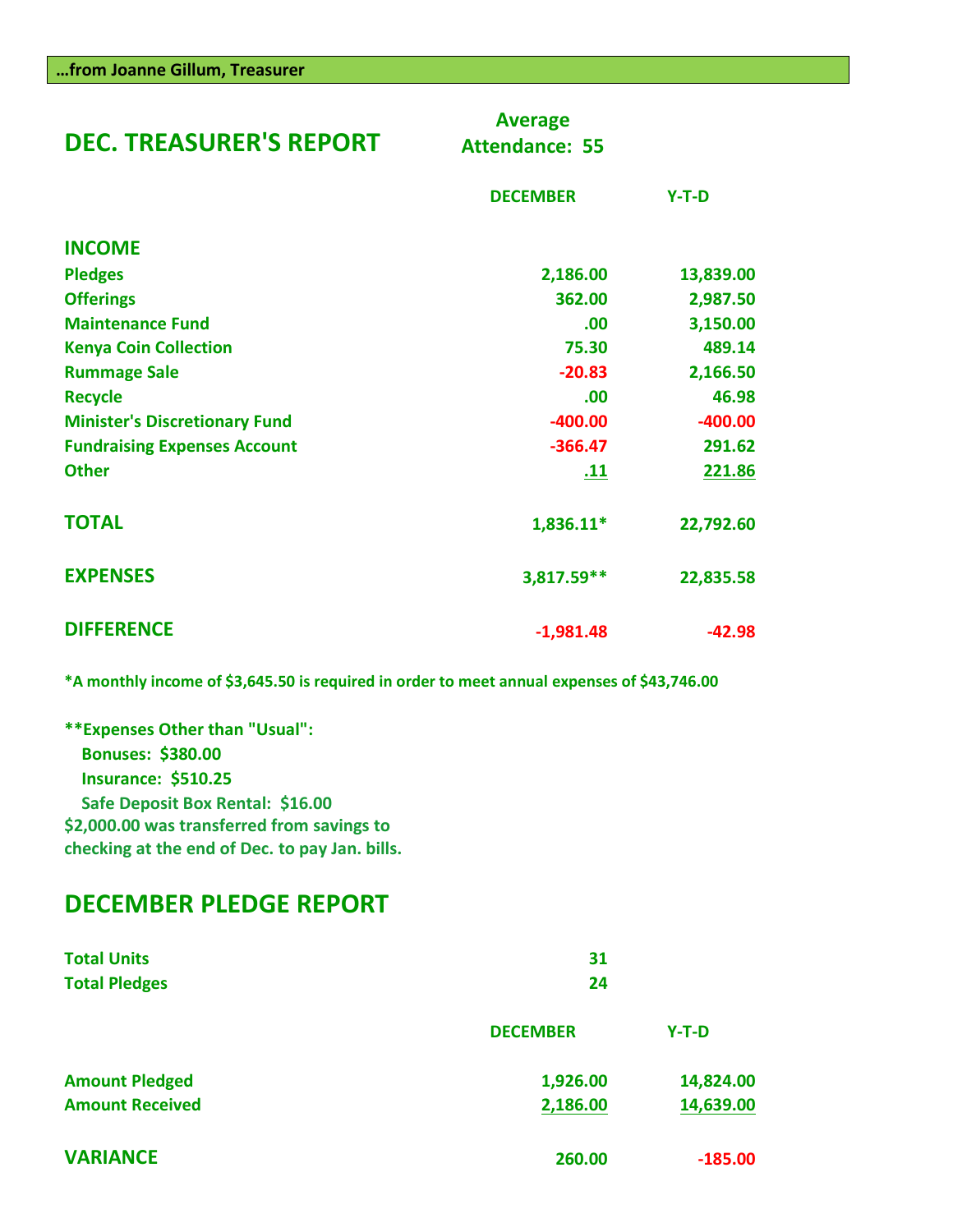#### **…Treasurer cont.**

### **THANKS TO DONORS!**

Mike Garber's name was inadvertently left off the list of donors published in last month's newsletter. A recent donation was made by Mike's brother, Gary, in memory of their parents, Vance & Betty Garber. The donation is to be split between maintenance (new basement windows) and renovation of the sanctuary – the first donation for this purpose.

#### **…from Chuck Rhodes, Building & Maintenance Trustee**

Winter weather finally arrived this month. The high winds caught the side door and bent the base plate, causing the door closer to separate. Repair of the plate was completed, and the door closer is now operational.

I want to thank Reed Richmond for removing the snow from the walk. This insures safety for the public and church members. THANKS REED!

We are currently looking at establishing two classrooms for the Children's Religious Education Program. One area under consideration is converting the storeroom into a learning area for the older children. Another idea is to construct portable room dividers/drapes on ceiling tracks that would create a private learning area in the northwest corner of the Fellowship Hall. This would be for the younger children's R.E. classes.

As with everything else, cost is a concern. Please share your ideas with Will Humphrey or me.

The following procedures are being developed:

- Church Rental
- Borrowing of Church Equipment
- Key Inventory Control

Your thoughts and suggestions will be appreciated.

**Stay Warm!**

#### **...from Mike Garber, Finance Trustee**

In looking at the past six month's expenses and income, if both remain near the same, we will not have enough income to cover costs through June. The \$2,200 from the Street Mart and Holiday Bazaar has been spent. There are no fundraising events scheduled for the second half of the year. Do you have any suggestions? Consider giving a few dollars more. 10% would get us close to what is needed.

On the brighter side, the Opportunity Knocks Stained Glass Sun Catcher Committee continues to work. This group of ten, along with Marjorie and Morley Smith, has accomplished the following:

> 45 Sun Catchers are boxed and ready to sell. 30 Sun Catchers are in the production flow. Morley will be finished cutting glass next week.

A set of the 5 Sun Catchers are on display at All Souls.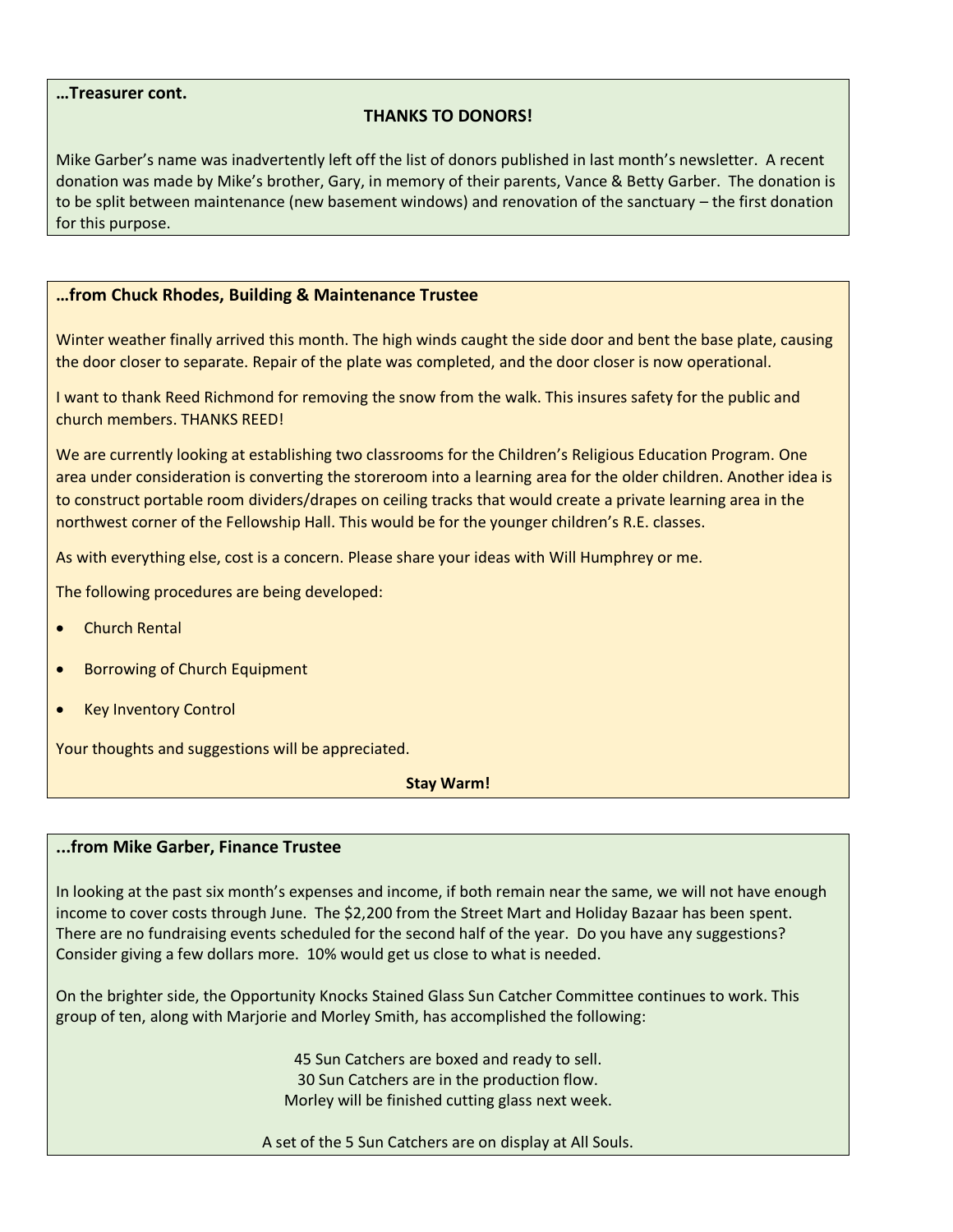#### **…from Liz Hansen, Religious Education Committee Chair**

On Sunday, February 7, the kids will start a new class developed by the UUA titled "Love Surrounds Us", which introduces the Seven Principles. The class will meet the first three weeks of each month until July, for a total of 16 weeks. The UUA developed classes schedule enough material for 75 minutes plus bonus material for another half hour or more. In the past, the teachers have had a hard time really getting into the lesson, with only a half hour class, so we are going to start class at the beginning of service (when the bell rings). The children will have an opportunity at the beginning of their class to share their Joys and Concerns with each other. The 4th Sunday of the month, the youth will stay upstairs and enjoy a Children's Moment. The nursery aged kids will continue to go down at the same time they currently do.

Jackie Moore, Leah Humphrey & Liz Hansen will be rotating teaching responsibilities. The 4th Sunday, we will not have a formal lesson but, if you are interested in doing a craft or service project with the kids, please talk with one of us!

Join us for a new Adult RE class, which started on Sunday, January 24. Joan and Reed Richmond are facilitating an interactive class titled "Yeah....but". The idea behind this class is to come up with a topic (sometimes a hot button topic like Planned Parenthood, Atheism, Evolution, Welfare, Bernie Sanders, etc.) and explain why you believe what you do based on facts. The rest of the class will play both devil's advocate, challenging your beliefs ("yeah, but what about this") and also help you clarify your reasoning with additional evidence. We've all been in a mixed crowd where someone makes a statement we know just isn't correct, so this will help us develop a process so you feel comfortable saying "I just don't believe that and here is why".

Judy Shaffer has organized a monthly **All-Inclusive Casual Get-Together for All Women** on the third Wednesday of each month. Plan to join Judy for an evening of conversation on Wednesday, February 17  $\omega$  7:00 p.m. Come as you are.

#### **...from Karen Gotter, Pastoral Care Trustee**

I am so glad that I will be able to be a trustee in person! In case you hadn't heard, I've moved back to the Bellville area for my new position with the Holmes County Soil and Water Conservation DIstrict. I'll probably wind up living closer to Millersburg but, for the time being, I am a mere ten minutes from All Souls, instead of three hours! I am very interested in participating more fully in our various planned and potential activities and am thinking up ideas of my own to bring to the community. If *you* also have ideas that you'd like to implement with All Souls, let me know if I can help make it happen!

I also want to reiterate that I am your Pastoral Care Trustee and want to take a more active role to fulfill this position. My plan to ease into this position is by setting up some visits with those members and friends who haven't been able to come lately. If anyone has suggestions about someone they think would like a visit from me, or help in organizing larger group visits, please let me know.

Coordinating these outreach efforts means I'll need people to coordinate...so I'm asking you to think about becoming part of the Pastoral Care Team. Our team would continue to evolve, as we see who can participate and the role they would like to play, so there is no hard and fast definition of what is required of each teammate. Think about it...and don't be surprised if I approach you first - it means I think you are a caring individual who would do good things for our church and community!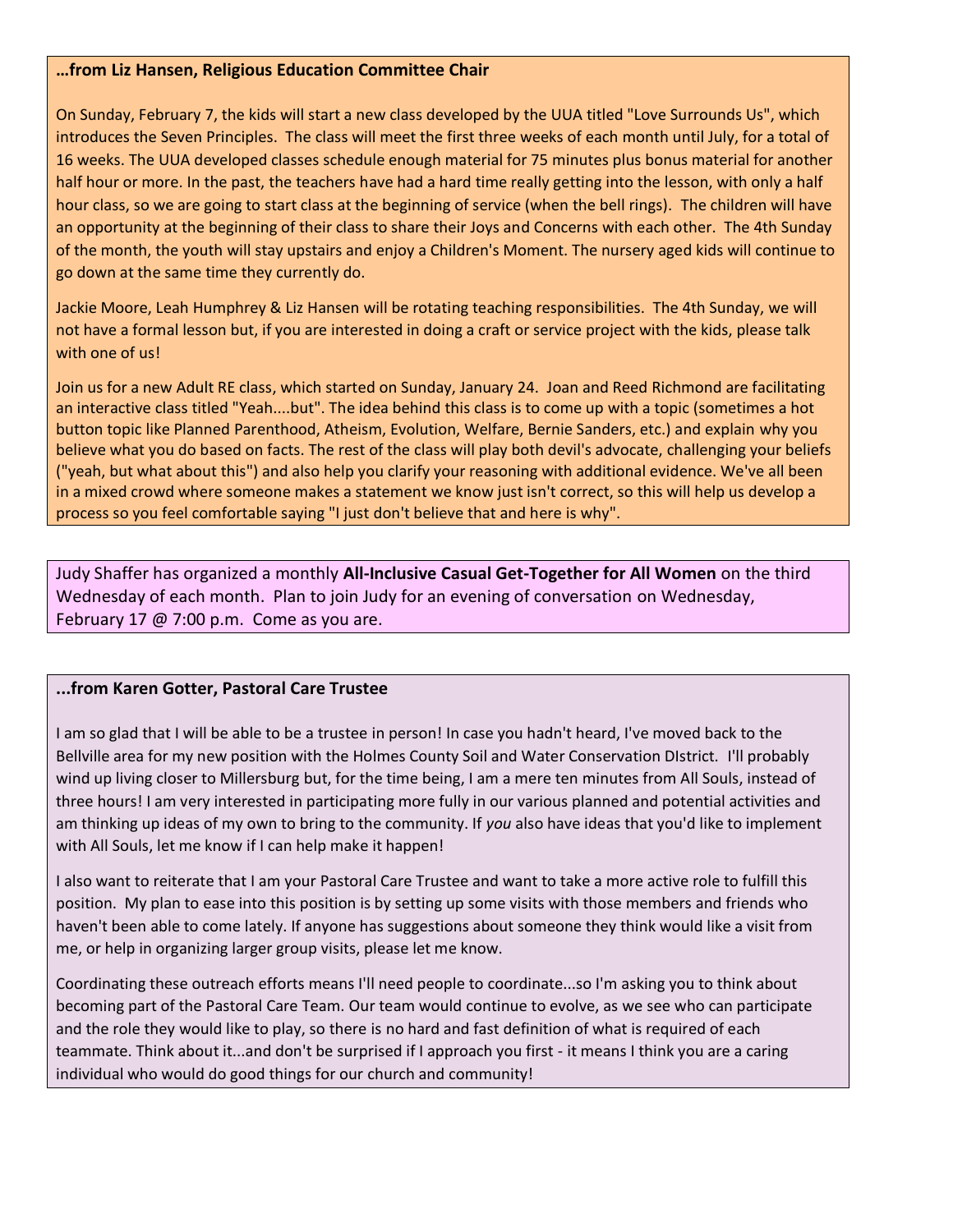#### **…from Courtney Lower, Media, Advertising & Growth**

As the trustee of Media, Advertisement and Growth, I have been tasked with coming up with creative, innovative or even tried-and-true ways to increase our membership and keep the community informed about who we are and what we are doing.

Growing a church requires marketing – which is really what "Media, Advertisement and Growth" is all about – and there is no better marketing tool than word of mouth. Better yet – it's free!

Recently, Board President Glenn Myers asked each board member to make a concerted effort to bring someone to church in the next month who has never been here before. I would like to extend that same goal to all of you. No one knows what All Souls is all about better than those of you who dedicatedly attend.

Are you willing to help grow our membership by asking a friend, co-worker, neighbor or complete stranger to see what All Souls has to offer?

#### **…from Brian Moore, Pulpit & Worship Trustee**

# **Greetings from the Pulpit Chair**

February is upon us and brings with it Black History, Romance, Politics, and Groundhog Day. Did I mention Politics?...because we are in an election year with a big primary coming next month. With that being said, I think Unitarian Universalists should have an equal voice with the conservative evangelicals...the fans of the trickledown economics that cut taxes on the rich thinking that they will create jobs for everyone. And they did, with Walmart and McDonalds being the two biggest employers now. Currently 62 families hold more wealth than 3.5 billion people combined (a little more than half the world's population). So, just saying in case you thought those folks were fans of...y'know...Jesus?

So I think as Unitarian Universalists, we would recognize a candidate that realizes that no matter who is elected President, that person will not be able to address the enormous problems facing the working families of our country. They will not be able to succeed because the power of corporate America, the power of Wall Street, and the power of campaign donors are so great. They would recognize this truth and reality and understand the solutions lie more in the creation of a grassroots political movement in this country.

So when we go to the polls, let's take our Seven Principles with us as well. **The inherent worth and dignity of every person**: Meaning a candidate that would welcome a Muslim woman to his campaign speech and would offer a hug rather than a witch hunt. **Justice, equality and compassion in human relations**: Meaning the needs of the many come before the needs of a few. **Acceptance of one another and encouragement to spiritual growth and a free and responsible search for truth and meaning**: Means recognizing the importance in the separation of Church and State. **The right of conscience and the use of the democratic process**: Means everyone is encouraged to vote without obstruction. **The goal of world community with peace, liberty, and justice for all**: Means diplomacy over war and social-action over corporate greed. **Respect for the interdependent web of all existence of which we are a part**: Means a candidate that understands science! And believes in ecology over profits.

Agree or disagree, I encourage you to exercise your right to vote and stand on the side of love.

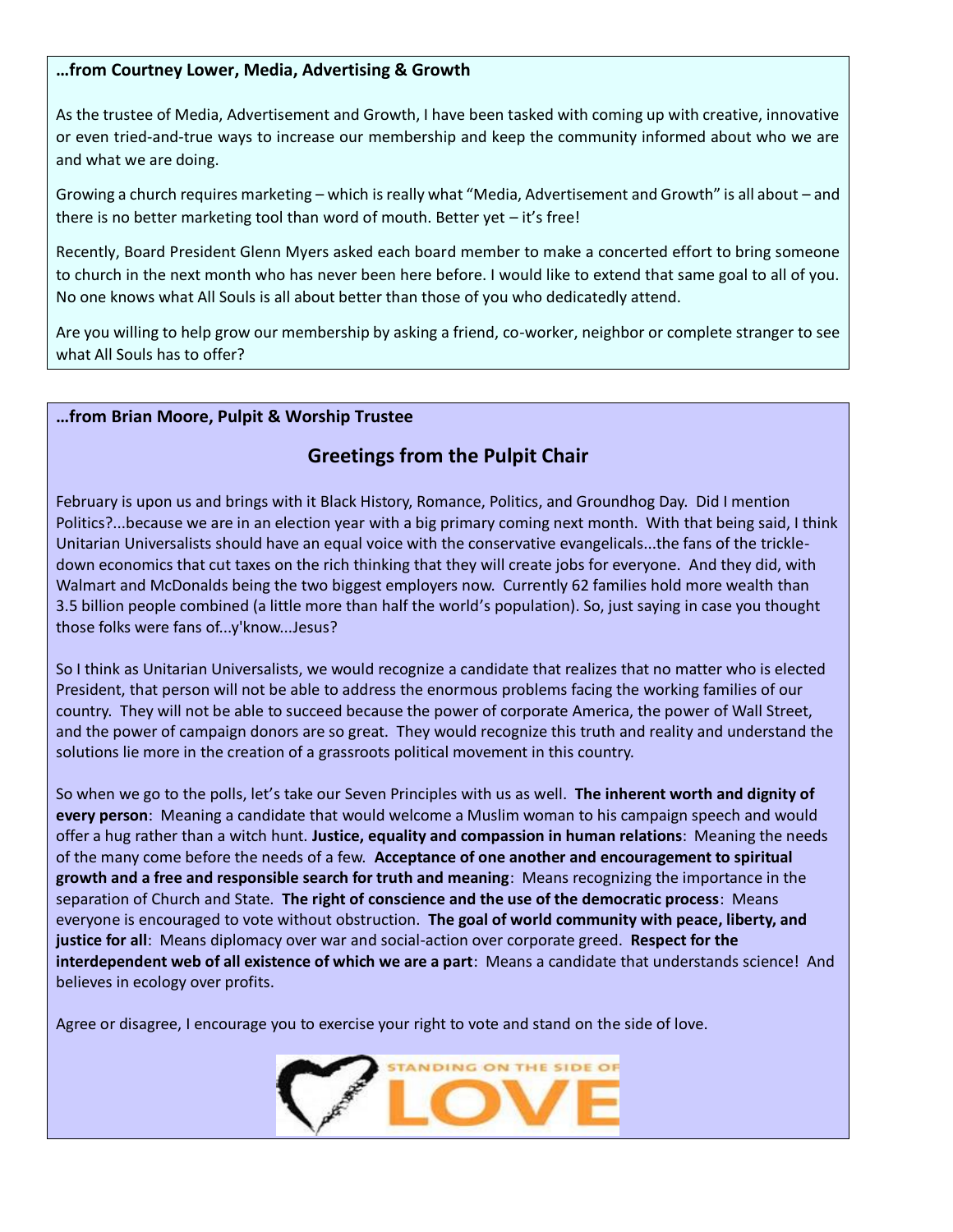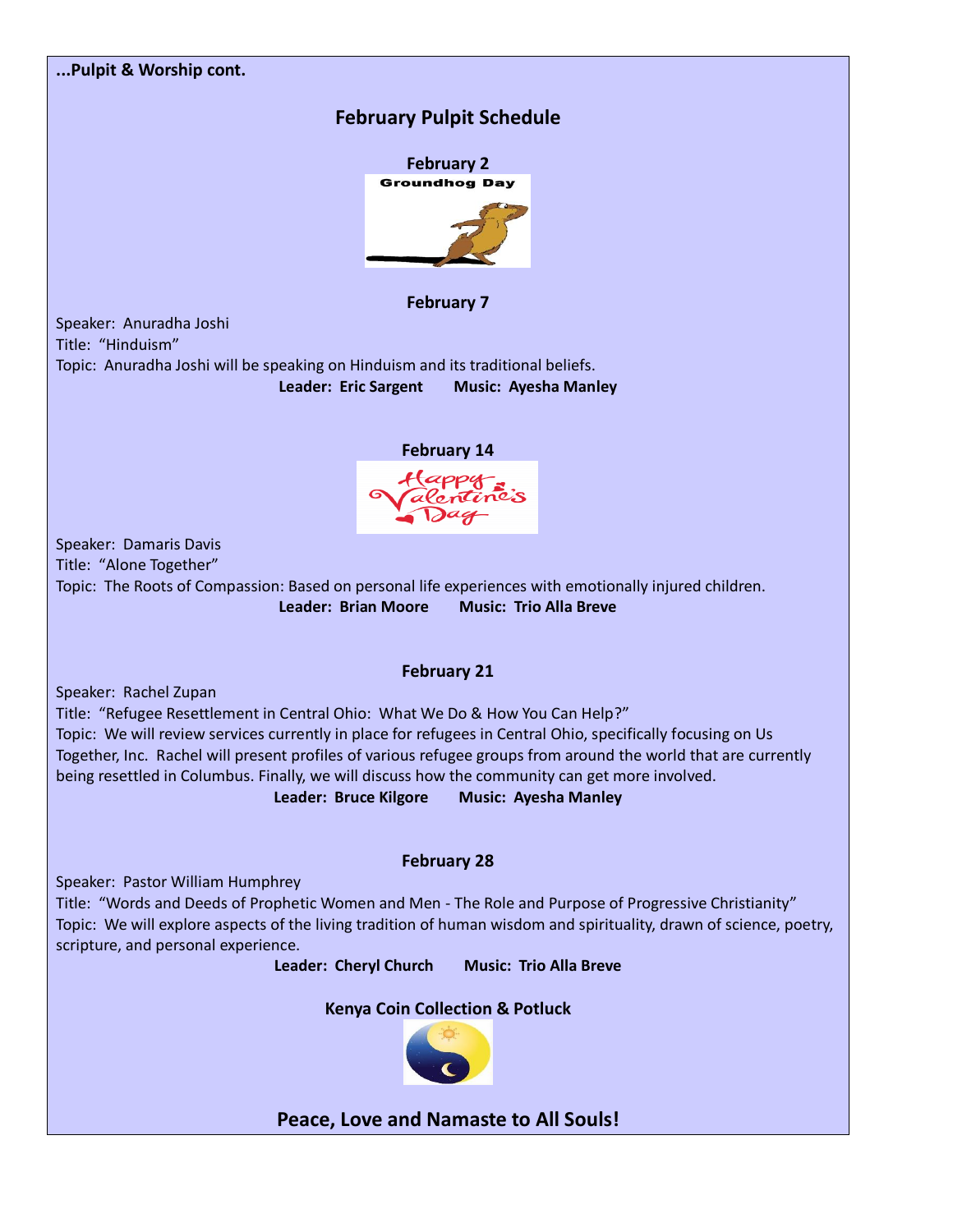#### **...from Bruce Kilgore, Fellowship Trustee**

January 31 is the covered dish pot luck after church. We have some ham from December that we froze, and the church will supply buns. So, some nice hot side dishes along with salads and desserts would be good. Much appreciation for those who signed up for snacks, kitchen duty and social hall clean-up. We still have many Sundays open for social hall clean-up...so ALL! your help would be most welcome.

February 28 is the date for the pot luck...#2 of 2016. Let's have a lasagna luncheon. The church will purchase meat and vegetarian frozen lasagnas. We will have a sign-up sheet for salads, garlic breads and desserts. There will be NO pot luck for March, as the date falls on Easter. Thanks for all your help!

With this current cold weather, I thought it would be a good time to do some work on our archives (mainly the scrap books). So, I would really like some paper printed pictures of church events, Christmas, speakers, new members, etc. Also, any news articles about the church that could be copied. Also, did you know that in six short years the All Souls congregation will celebrate its bicentennial of a gathered congregation?

There are three close-by events for our church family this year. In April, the Ohio Meadville District's Annual Meeting in Akron will feature speaker Susan Ritchie, an important Universalist theologian. In Marietta in May, the Universalist Convocation will take place to celebrate our Universalist heritage. Marietta is a wonderful place to visit with lots to do. See me for more information. The General Assembly of UUs is in June in Columbus. Any or all of these activities are very worthwhile.

# **ALL SOULS UNKNOWN...DO YOU KNOW THE ANSWER?**

- 1. Where is the place that little spiders and their webs are cleared out and are back the next day?
- 2. Who supplies the candles for Joys & Concerns?
- 3. Who cleans the sanctuary every week?
- 4. Who does the walks in winter?
- 5. Who mows the lawn all summer?
- 6. Who empties the dehumidifier once or twice a day...most of the time?
- 7. Who makes the name tags?
- 8. Who has been an All Souls member the longest?
- 9. What was plugging the downspout on the west side of the church?
- 10. Who cleaned out the outside garbage can the last time?



All Souls under construction in 1894.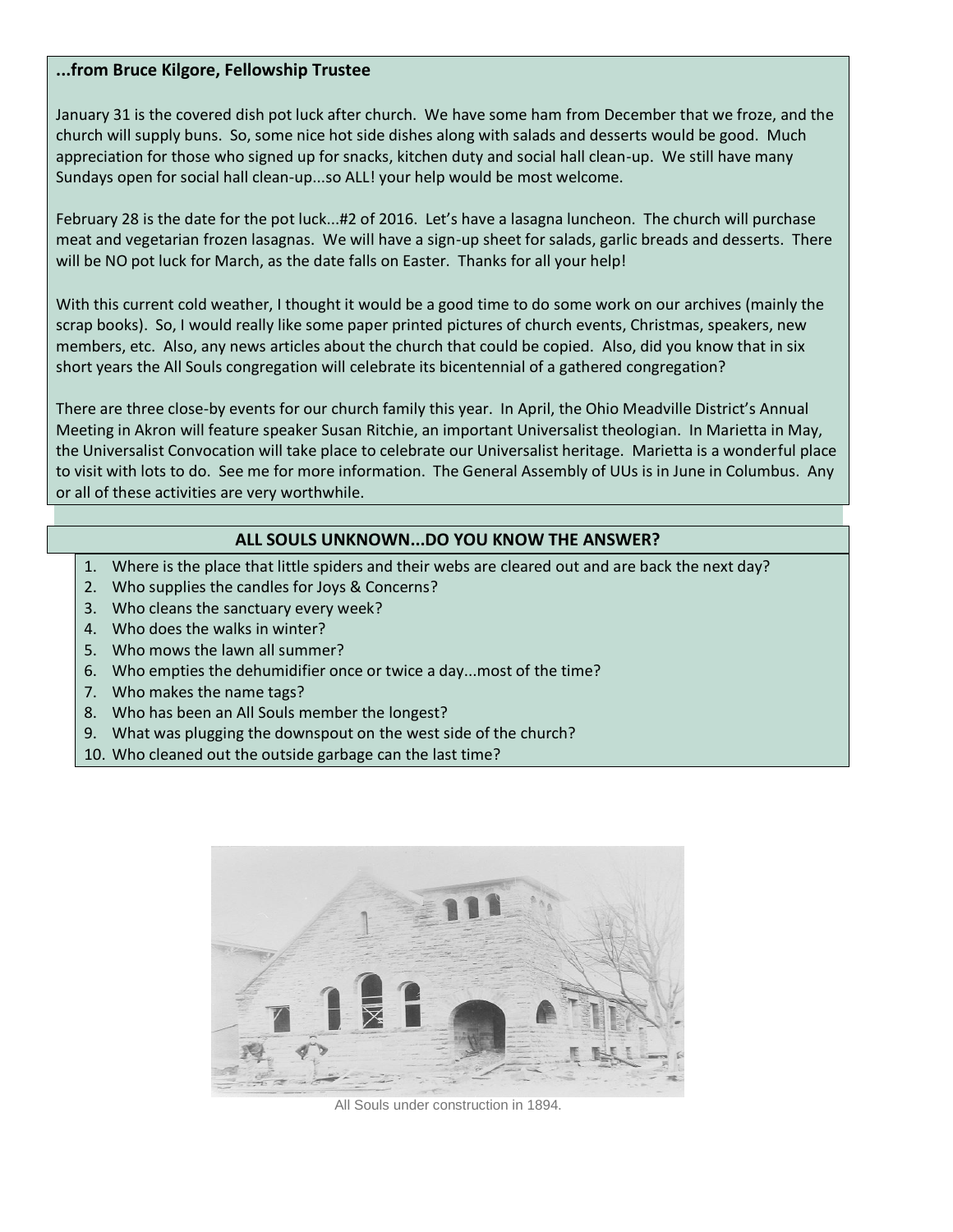#### **...from Art O'Leary, Social Justice/Social Action Trustee**

January was an eventful month for our social justice presence in the area black community. The NAACP meeting, which Glenn and I attended, naturally focused on MLK day events and Black History Month. The MLK day events were held at several predominately black churches on Sunday, but I wasn't able to attend because our board meeting was the same day. My loss of an opportunity!

Another event was the "Listen for a Change", which was held at Trinity Episcopal Church in lower Manhattan and streamed live to various sites around the country. My expectations were low for a teleconference, but I sure was pleasantly surprised! Nicholas Kristof gave an excellent talk on the meaning of race and its impact on people. I learned something about unconscious (I would say automatic) perceptions and judgements. We then had a live, local discussion, which was probably the best part of the day. The afternoon talk was by Emilie Towns, Dean of the Vanderbilt Divinity School. The discussion was great and included Asian and Native American perspectives. Thank you to Grace Episcopal Church for holding the event and providing refreshments and lunch. I was proud that we UUs were the second largest group, after the Episcopalians.

The calendar of events for Black History Month is on the bulletin board in the Fellowship Hall. I'm looking forward to the Soul Food dinner. Tickets in advance are required from the OSU branch business office. See Joan Richmond or myself if you are interested but need some help getting tickets.

Our resettlement efforts have not progressed because the representative from ustogether, (the NGO) I've been working with, has had to cancel our meetings twice, but we are rescheduled for January 30.

> **Peace, Art**

**There are seven principles that Unitarian Universalist congregations affirm and promote:**

- **The inherent worth and dignity of every person;**
- **Justice, equity and compassion in human relations;**
- **Acceptance of one another and encouragement to spiritual growth in our congregations;**
- **A free and responsible search for truth and meaning;**
- **The right of conscience and the use of the democratic process within our congregations and in society at large;**
- **The goal of world community with peace, liberty, and justice for all;**
- **Respect for the interdependent web of all existence of which we are a part.**

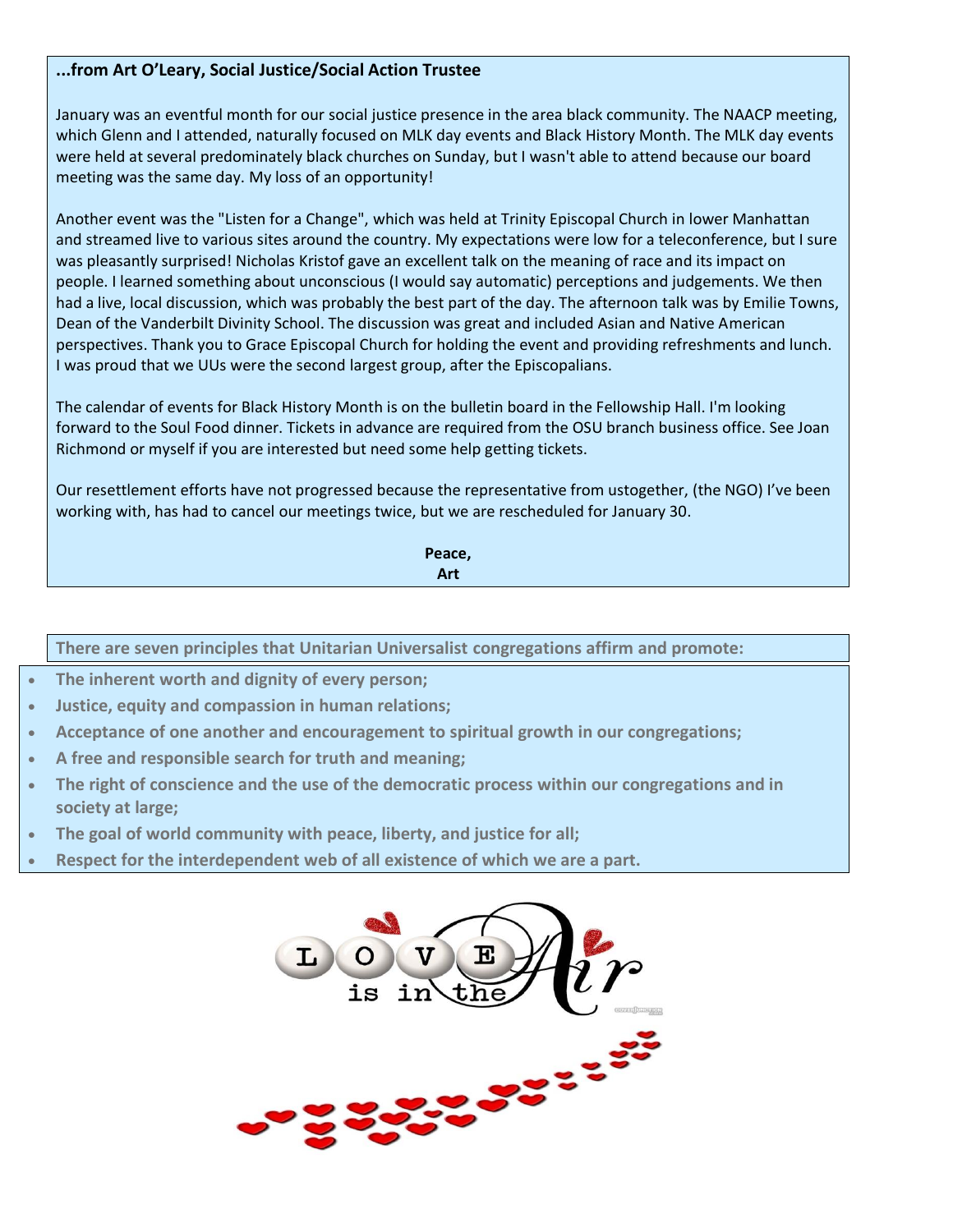# **Living Lotus Zen Sangha February Schedule**

#### **Monday, February 8: 6:30pm - 8:00 pm at Relax, It's Just Coffee - 105 N. Main St., Mansfield, OH**

Sangha members and friends are invited for coffee and informal discussion over a case in this Zen book. **Book Study Discussion: "The Gateless Barrier" by Robert Aitken**



#### **Suggested Selections to Have Read before Discussion: Case #8 – "Hsi-chung Builds Carts"**

NEED NOT HAVE ATTENDED PREVIOUS SESSIONS to jump iN! Bring your thoughts, notes, insights and confusions and a friend!

**Gettan asked a monk, "If Keichu (the ancient mythological wheel maker) made one hundred carts, and if we took off the wheels and removed the hub uniting the spokes, what would then become apparent? "**



### **Monday, February 22: 6:30pm - 8:00pm at All Souls Unitarian Universalist Church – 25 Church St., Bellville, OH Living Lotus Zen Sangha Sitting & Service** Everyone is welcome to practice with us! No previous meditation experience necessary.

**The church is opened at 6:00 p.m. Please enter from the side door. We sit upstairs.** Loaner meditation cushions (Zafus & Zabutons) are available, as well as pews for those who prefer/need to sit in a chair.

**Schedule**

**6:00 pm-6:30 pm: Church Opened - Fellowship & Intro to Meditation for Beginners 6:30 pm-6:50 pm: Zazen (Sitting Meditation) 6:50 pm-7:00 pm: Kinhin (Walking Meditation) 7:00 pm-7:20 pm: Zazen (Second Period of Zazen) 7:20 pm-7:30 pm: Liturgy (Heart Sutra, Chanting and Prostrations) 7:30pm-8:00 pm: Sangha Discussion & Business**

Brief Beginner's guide to Zazen & Kinhin:<http://global.sotozen-net.or.jp/eng/practice/zazen/howto/index.html>

For more information please contact Jacqueline Moore...or visit our website and Facebook page. Website: <http://www.livinglotus.org/> Facebook:<https://www.facebook.com/Living-Lotus-Zen-Sangha-221565108160/?fref=nf>

# **For more information, please request to see our monthly newsletter.**

**In Gassho, Jacqueline Moore 419-589-7707**